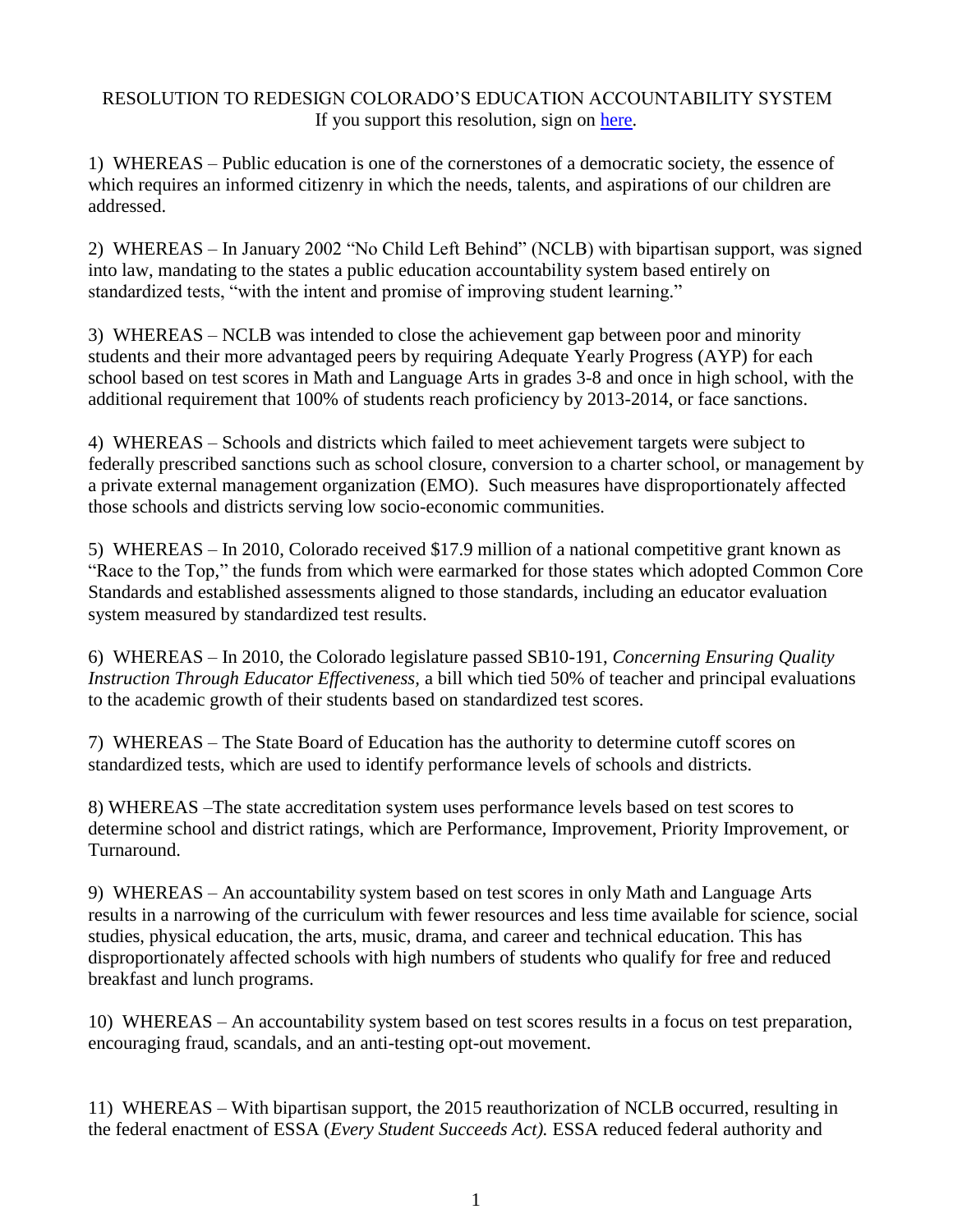allowed each state the flexibility to redesign its own accountability system, yet retained the requirement of standardized testing. Furthermore, ESSA gave states the authority to eliminate many of the "high stakes" policies, such as:

- a) Educator evaluations linked to standardized test scores
- b) Ratings of schools based on test scores
- c) Federally prescribed sanctions for low-performing schools

12) WHEREAS - Due to the disruption of the Covid-19 pandemic of 2020, the Colorado Department of Education suspended all spring testing of Colorado Measurement of Academic Success (CMAS). This decision consequently interrupted the school and district accountability systems which measure yearly academic growth based on test scores.

13) WHEREAS – Because of the disruption of educational instruction and the negative economic impact of the current pandemic, a mindful review of related educational policies along with an in-depth analysis of their true educational value is of critical importance.

*Be It Resolved,* that Colorado's General Assembly and Department of Education utilize the state authority and flexibility prescribed under the federal *Every Student Succeeds Act (ESSA)* to conduct an audit of the efficacy of the state's accreditation and accountability system regarding student learning and success.

*Be It Resolved,* that Colorado's General Assembly and Department of Education utilize the state authority and flexibility prescribed under the federal *Every Student Succeeds Act (ESSA)* to redesign a state education accountability system that meets federal guidelines which *allow for the elimination of high-stakes policies tied solely to standardized testing*, specifically accountability and accreditation ratings of schools and districts, federally prescribed sanctions for targeted schools and districts, and educator evaluations linked to standardized test scores.

*Be It Resolved,* that Colorado's General Assembly and Department of Education utilize the state authority and flexibility prescribed under the federal *Every Student Succeeds Act (ESSA)* to redesign a state education accountability system which is meaningful, relevant, and equitable for all students and which supports local, community-based solutions, services, and resources to address the health and well-being of each student and the unique community in which they live.

*Be It Resolved,* that Colorado's General Assembly and Department of Education utilize the state authority and flexibility prescribed under *ESSA* to redesign a state education accountability system which includes the implementation of multiple assessment tools such as portfolios, projects, and performance tasks to measure student growth and which acknowledges the many learning styles of human beings.

*Be It Resolved* that Colorado's General Assembly and Department of Education commit to closing achievement and opportunity gaps by conducting needs assessments for targeted, high-needs schools and districts and providing community-based support and interventions which are proven to increase student learning.

*Be It Resolved,* that Colorado's General Assembly and Department of Education commit to working with the Colorado Department of Education to resubmit a state plan to the U.S Department of Education which reflects the elements aforementioned.